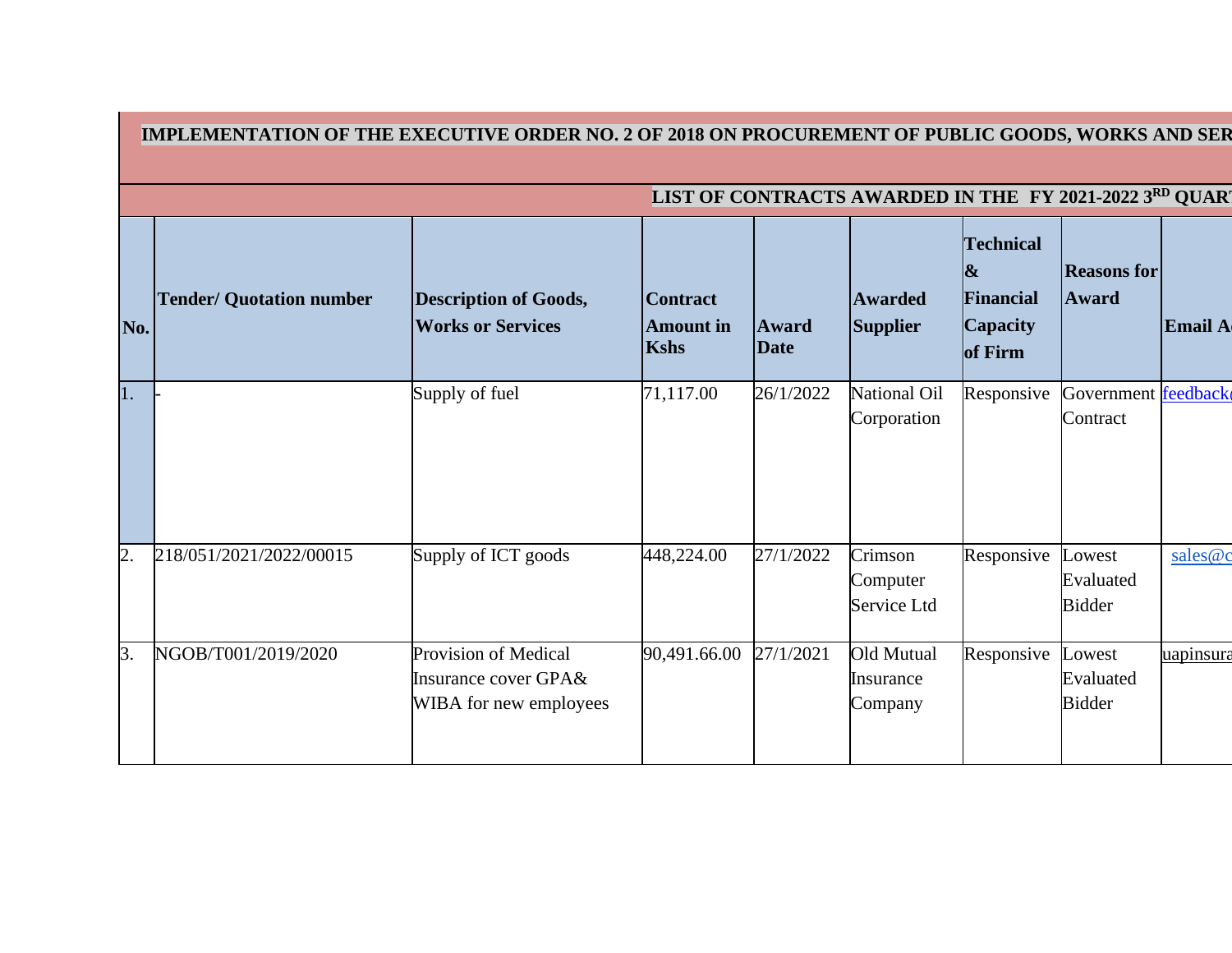| 4. | 218/051/2021/2022/00018 | Provision of conference<br>facilities for Joint ICM for<br>board members in Karen    | 45,000.00  | 27/1/2022 | Hermosa<br>Garden Hotel            | Responsive | Lowest<br>Evaluated<br><b>Bidder</b> | Martha@               |
|----|-------------------------|--------------------------------------------------------------------------------------|------------|-----------|------------------------------------|------------|--------------------------------------|-----------------------|
| 5. | 218/051/2021/2022/00008 | Provision of SMS Integration 300,000.00<br>services to ERP                           |            | 27/1/2022 | Taifa Mobile<br>Limited            | Responsive | Lowest<br>Evaluated<br><b>Bidder</b> | leighton <sup>(</sup> |
| 6. | 218/051/2021/2022/00008 | Provision of cleaning services 632,400.00                                            |            | 27/1/2022 | Getros<br>Company<br>Limited       | Responsive | Lowest<br>Evaluated<br><b>Bidder</b> | getros2@              |
| 7. | 218/051/2021/2022/00007 | Provision of conference<br>facilities for Joint ICM for<br>board members in Naivasha | 13,200.00  | 27/1/2022 | Lake NaivashaResponsive<br>Resort  |            | Lowest<br>Evaluated<br><b>Bidder</b> | it@lakena             |
| 8. | 218/051/2021/2022/00016 | Provision of office Internet<br>services                                             | 118,258.35 | 27/1/2022 | Dimension<br>Data Solutions<br>Ltd | Responsive | Lowest<br>Evaluated<br><b>Bidder</b> | info@kec              |
| 9. | 218/051/2021/2021/00015 | Supply of ICT goods, Web<br>cameras & Logitech headsets                              | 42,804.00  | 3/02/2022 | <b>Digital Stores</b><br>Limited   | Responsive | Lowest<br>Evaluated<br><b>Bidder</b> | sales@dig             |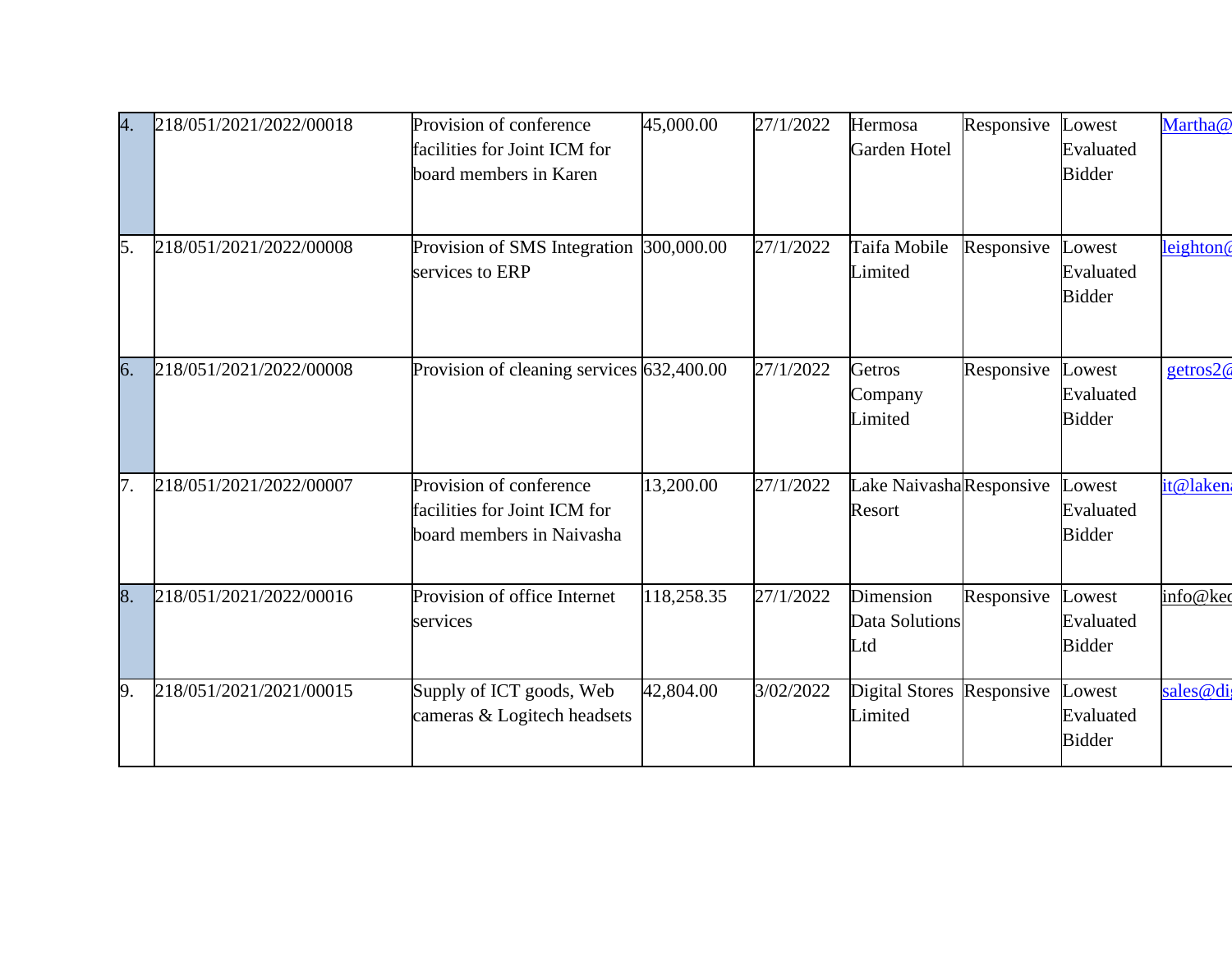|                   | 10. 218/051/2021/2022/00020 | Provision of conference<br>facilities for tender evaluation<br>committee in Machakos | 63,000.00  | 3/02/2022 | The Lukenya<br>Getaway             | Responsive | Lowest<br>Evaluated<br><b>Bidder</b> | reservatio  |
|-------------------|-----------------------------|--------------------------------------------------------------------------------------|------------|-----------|------------------------------------|------------|--------------------------------------|-------------|
|                   | 11. 218/051/2021/2022/00020 | Provision of conference<br>facilities for review of annual<br>sector report          | 144,000.00 | 3/02/2022 | Crown Plaza<br>Hotel               | Responsive | Lowest<br>Evaluated<br><b>Bidder</b> | lilian.lijo |
| $\overline{12}$ . |                             | Assorted office stationery                                                           | 33,780.00  | 4/02/2022 | Sai Office<br><b>Supplies</b>      | Responsive | Low value<br>procurement             | info@sai    |
| 13.               | NGOB/T001/2019/2020         | Provision of Medical<br>Insurance cover for board of<br>directors' new employees     | 60,780.16  | 4/02/2022 | Old Mutual<br>Insurance<br>Company | Responsive | Lowest<br>Evaluated<br><b>Bidder</b> | uapinsura   |
| 14.               | NGOB/T001/2019/2020         | <b>Provision of Medical</b><br>Insurance cover for additional<br>staff members       | 32,308.60  | 4/02/2022 | Old Mutual<br>Insurance<br>Company | Responsive | Lowest<br>Evaluated<br><b>Bidder</b> | uapinsura   |
| 15.               | NGOB/T001/2019/2020         | Provision of Medical<br>Insurance cover for additional<br>staff members              | 12,851.43  | 4/02/2022 | Old Mutual<br>Insurance<br>Company | Responsive | Lowest<br>Evaluated<br><b>Bidder</b> | uapinsura   |
| 16.               | NGOB/T001/2019/2020         | <b>Provision of Medical</b><br>Insurance cover for additional<br>staff members       | 25,685.86  | 4/02/2022 | Old Mutual<br>Insurance<br>Company | Responsive | Lowest<br>Evaluated<br><b>Bidder</b> | uapinsura   |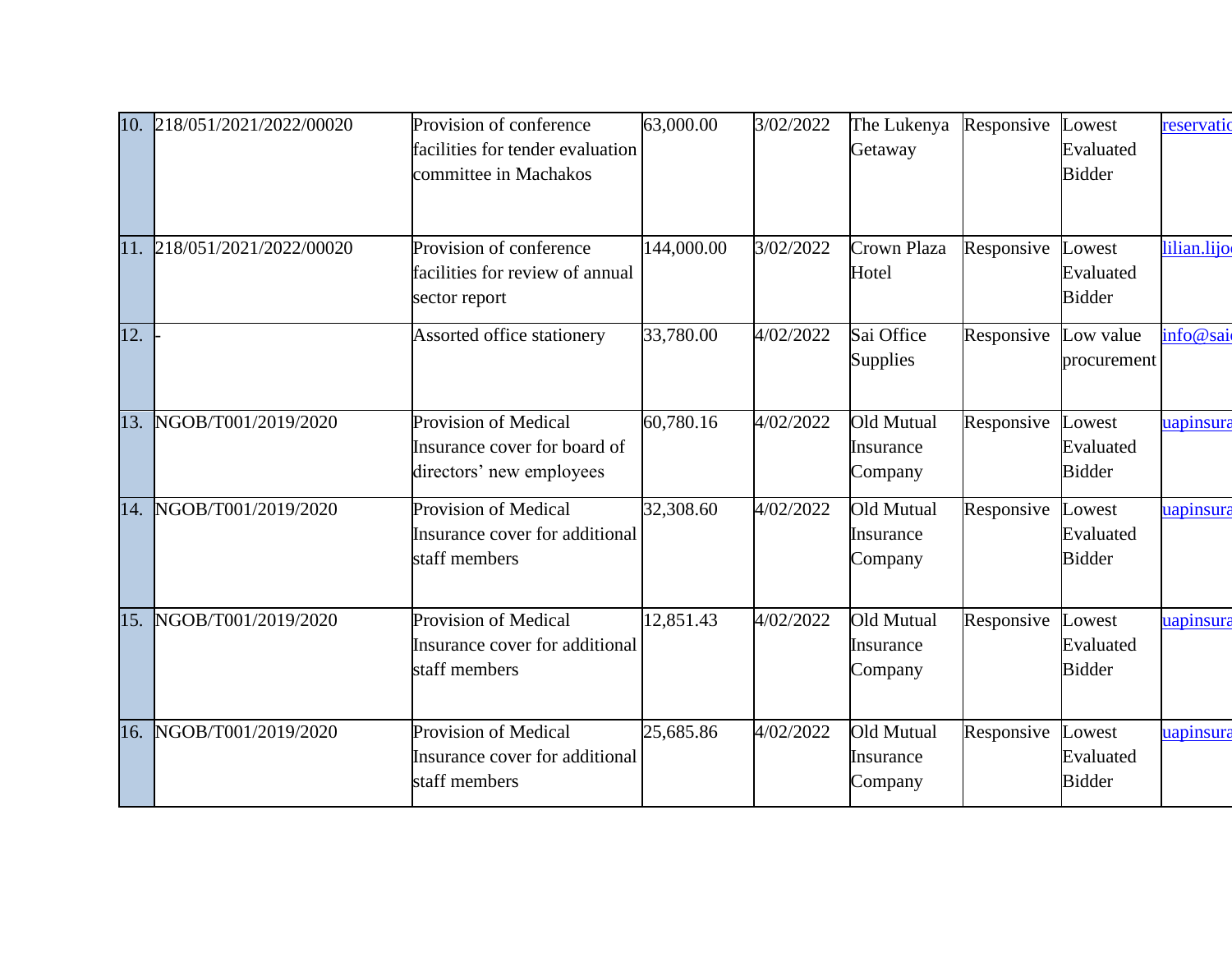|     | 17. NGOB/T001/2019/2020     | <b>Provision of Medical</b><br>Insurance cover for additional<br>staff members       | 16,705.44  | 4/02/2022  | Old Mutual<br>Insurance<br>Company        | Responsive | Lowest<br>Evaluated<br><b>Bidder</b> | uapinsura              |
|-----|-----------------------------|--------------------------------------------------------------------------------------|------------|------------|-------------------------------------------|------------|--------------------------------------|------------------------|
| 18. | NGOB/T001/2019/2020         | <b>Provision of Medical</b><br>Insurance cover for additional<br>staff members       | 365,661.64 | 4/02/2022  | Old Mutual<br>Insurance<br>Company        | Responsive | Lowest<br>Evaluated<br><b>Bidder</b> | uapinsura              |
|     | 19. 218/051/2021/2022/00020 | Provision of conference<br>facilities for tender evaluation<br>committee in Machakos | 21,000.00  | 9/02/2022  | The Lukenya<br>Getaway                    | Responsive | Lowest<br>Evaluated<br><b>Bidder</b> | reservatio             |
| 20. | NGOB/T001/2019/2020         | Provision of Medical<br>Insurance cover for additional<br>staff members              | 12,919.97  | 9/02/2022  | Old Mutual<br><i>Insurance</i><br>Company | Responsive | Lowest<br>Evaluated<br><b>Bidder</b> | uapinsura              |
|     | 21. 218/051/2021/2022/00022 | Provision of conference<br>facilities for mid review of the<br>SP                    | 336,000.00 | 21/02/2022 | Crown Plaza<br>Hotel                      | Responsive | Lowest<br>Evaluated<br><b>Bidder</b> | lilian.lijo            |
| 22. | 218/051/2021/2022/00010     | Servicing of Toyota<br>andcruiser KCT 903Y                                           | 15,101.00  | 22/2/2022  | Toyota Kenya Responsive<br>Limited        |            | Lowest<br>Evaluated<br><b>Bidder</b> | enquiries              |
| 23. |                             | Contract for servicing of<br><b>Printer Ricoh</b>                                    | 179,800.00 | 23/02/2022 | Copy Cat<br>Limited                       | Responsive | Lowest<br>evaluated<br>bidder        | info@cor               |
|     | 24. 218/051/2021/2022/00024 | Provision of conference<br>facilities for road safety                                | 132,000.00 | 1/3/2022   | <b>Gelian Hotel</b><br><b>Machakos</b>    | Responsive | Lowest<br>evaluated<br>bidder        | gelian@e<br>reservatio |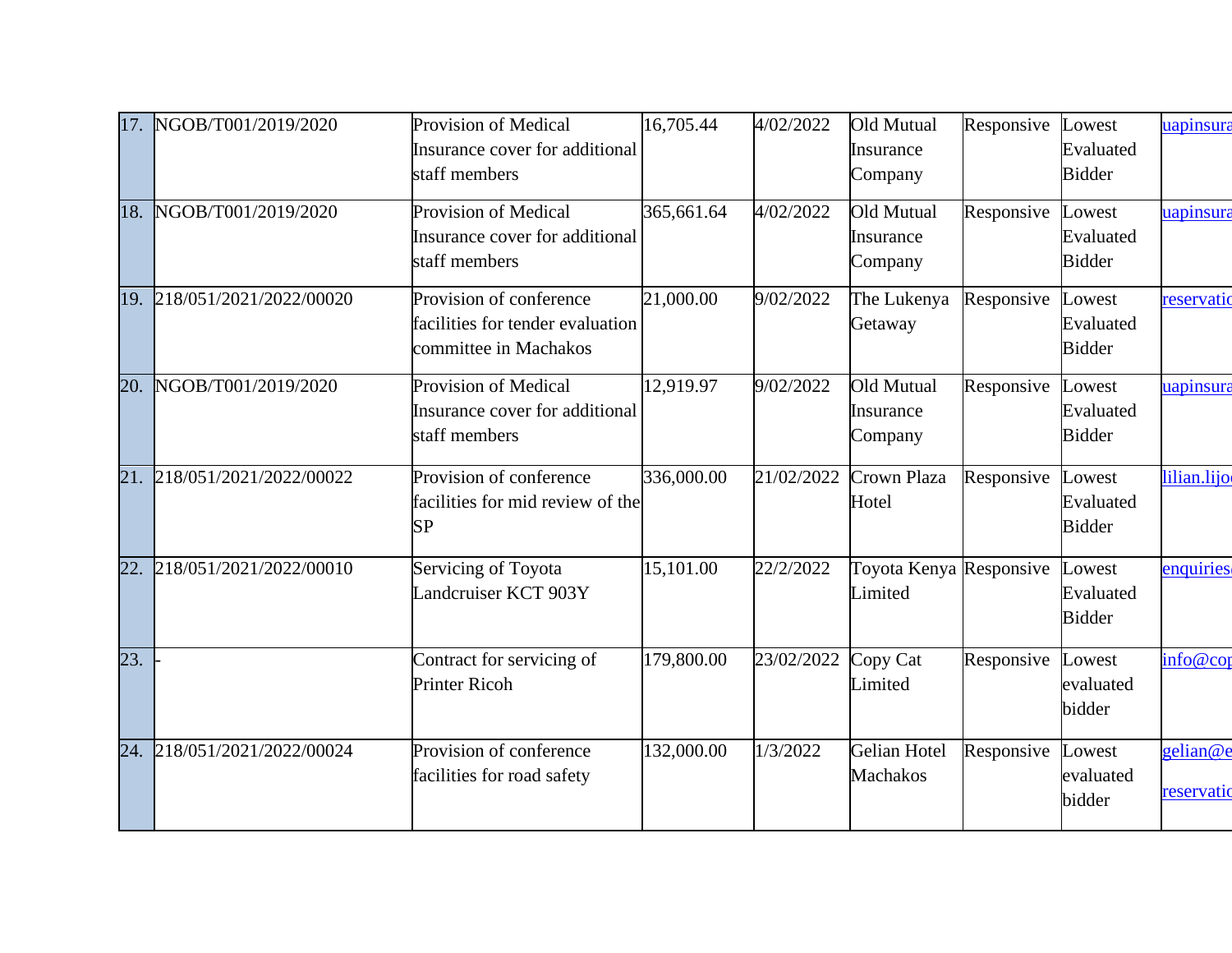|     |                                                              | training committee in<br><b>Machakos</b>                                                                       |                        |           |                                                       |            |                                                               |                            |
|-----|--------------------------------------------------------------|----------------------------------------------------------------------------------------------------------------|------------------------|-----------|-------------------------------------------------------|------------|---------------------------------------------------------------|----------------------------|
|     | 25. 218/051/2021/2022/00009                                  | Servicing of Toyota<br>Landcruiser 885Y                                                                        | 58,069.00              | 4/3/2022  | Toyota Kenya Responsive<br>Limited                    |            | Lowest<br>Evaluated<br><b>Bidder</b>                          | enquiries                  |
| 26. | NGOB/T002/2021/2022                                          | Provision of medical<br>insurance policies for:<br>Medical cover<br><b>GPA/WIBA</b><br><b>GLA</b><br>$\bullet$ | 19,994,400.00 4/3/2022 |           | GA<br><b>INSURANCE</b>                                | Responsive | <b>Lowest</b><br>Evaluated<br><b>Bidder</b>                   | insure@g                   |
|     | 27. 218/051/2021/2022/00023                                  | Provision of conference<br>facilities for GBV and ERP<br>training committee in<br>Naivasha                     | 180,000.00             | 9/3/2022  | Panaroma<br>Park Hotel Ltd                            | Responsive | Lowest<br>evaluated<br>bidder                                 | info@lak                   |
|     | 28. 218/051/2021/2022/00030                                  | Provision of conference<br>facilities for the NGOs Week                                                        | 3,504,353.04           | 10/3/2022 | The Kenyatta<br>International<br>Convention<br>centre | Responsive | Government <i>info@kic</i><br>to<br>government<br>procurement |                            |
|     | 29. NGOB/218/051/2021/2022/00032 Provision of design, layout | and printing services                                                                                          | 226,200.00             | 11/3/2022 | Kenya<br>Literature<br><b>Bureau</b>                  | Responsive | Direct                                                        | info@klb                   |
|     | 30. NGOB/218/051/2021/2022/00031 Provision of Live TV        | coverage for the NGOs week<br>launch                                                                           | 580,000.00             | 11/3/2022 | The Standard<br>Group PLC                             | Responsive | Lowest<br>evaluated<br>bidder                                 | <b>FMwend</b><br><b>KE</b> |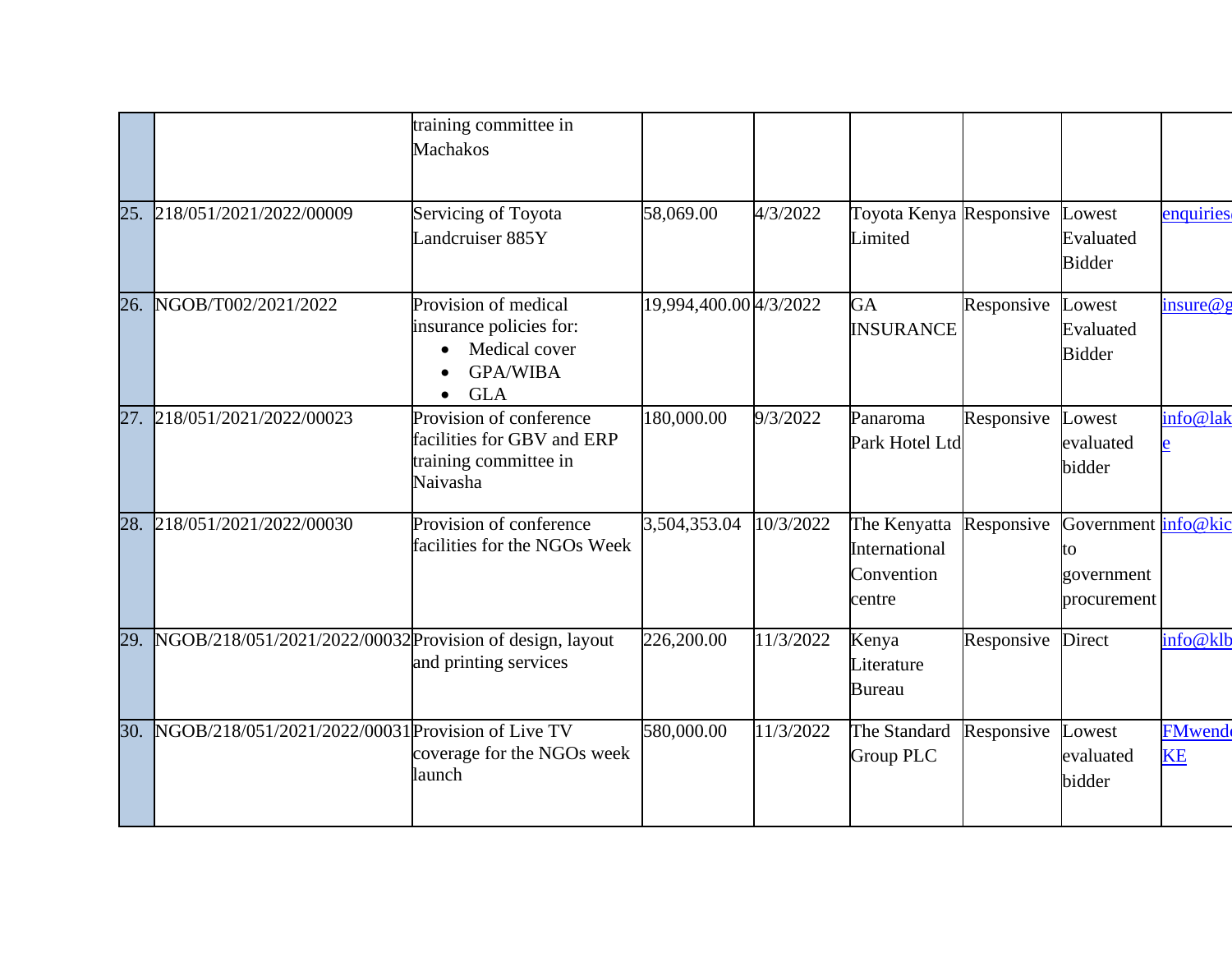| 31. | NGOB/218/051/2021/2022/00029 Supply of antivirus end point            | security software for 115<br>licenses                                  | 103,385.00 | 15/3/2022 | Interface<br>Solutions<br>Limited | Responsive | Lowest<br>evaluated<br>bidder        | info@inte            |
|-----|-----------------------------------------------------------------------|------------------------------------------------------------------------|------------|-----------|-----------------------------------|------------|--------------------------------------|----------------------|
| 32. | NGOB/218/051/2021/2022/00036 Provision of entertainment               | services at KICC during<br><b>NGOs week launch</b>                     | 55,000.00  | 11/3/2022 | Kayamba<br>Africa                 | Responsive | Lowest<br>evaluated<br>bidder        | moseskay<br>info@kay |
| 33. | NGOB/218/051/2021/2022/00035 Supply of Decorative Items at 363,660.00 | <b>KICC</b>                                                            |            | 11/3/2022 | Innovative<br>Décor Centre        | Responsive | <b>Lowest</b><br>evaluated<br>bidder | info@inn             |
| 34. | NGOB/218/051/2021/2022/00034 Provision of photography and 165,000.00  | videography for NGOs week<br>at KICC                                   |            | 11/3/2022 | Wantana<br>Solutions              | Responsive | Lowest<br>evaluated<br>bidder        | wantanas             |
| 35. | NGOB/218/051/2021/2022/00033 Supply of publicity materials            | for NGOs week                                                          | 295,707.20 | 11/3/2022 | Salient<br>Developers             | Responsive | <b>Lowest</b><br>evaluated<br>bidder | lilianmwa            |
| 36. | NGOB/218/051/2021/2022/00037 Provision of conference                  | facility for development of<br>disability mainstreaming in<br>Naivasha | 122,500.00 | 17/3/2022 | <b>Hotel Hylise</b>               | Responsive | Lowest<br>evaluated<br>bidder        | info@hyl             |
| 37. | NGOB/218/051/2021/2022/00038 Provision of conference                  | facilities for ICM training in<br>Nakuru                               | 336,000.00 | 17/3/2022 | Merica Hotel                      | Responsive | <b>Lowest</b><br>evaluated<br>bidder | sales@m              |